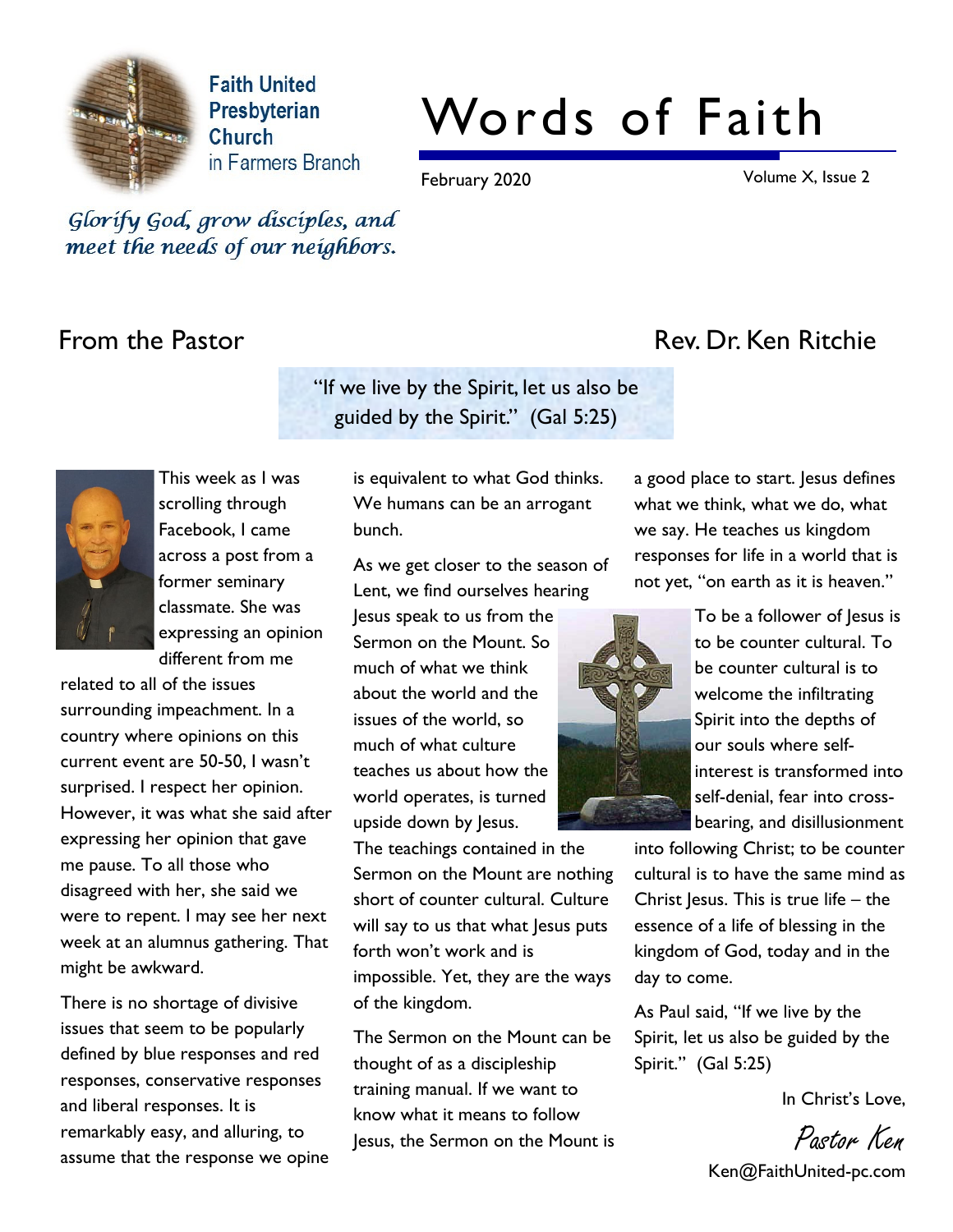# Page 2 Words of Faith

### Presbyterian Women Mary Marxer

The Presbyterian Women Circles are well into their new Bible study, Horizons "Love Carved In Stone: A Fresh Look at the Ten Commandments." Study books are available at the Church Office for \$10.

Tuesday Morning Circle-2nd Tuesday, 10:30 a.m. at the church. Circle moderator, Linnie Hinkle. Next meeting Tuesday, February 11.

Evening Circle Moderator, Patti Sloey. Next meeting, Wednesday, February 19, 5:30 p.m. for brown bag dinner, 6 p.m. Bible study. Meets in classroom #4.

Stuffed Animals Project, materials remain available in classroom #4. Contact Lorna Acker or Lois Duell if you have any questions about this project.

### Outreach & Evangelism Debbie Rainier

Pancake Breakfast—Our next Community Breakfast is Saturday, February 8, 8 to 10 a.m. Join us as we share food and fellowship with our neighbors and each other.

Souper Bowl of Caring—On Sunday, February 2nd we will participate in the Souper Bowl of

Caring and will be collecting items for babies and toddlers as well as cash donations. Items needed are baby food pouches, soups for toddlers and baby wipes. The items will be donated to Metrocrest Services and North Dallas Shared Ministries. Thank you to the teen Sunday School class lead by Barbara Ritchie for suggesting this idea to help provide these items for families in need.

Peace and Global Witness Offering-In October of 2019 FUPC participated in the Peace and Global Witness offering. \$360 was collected. FUPC directs where 25% of the offering goes. This year the Outreach & Evangelism committee chose to make a purchase from the Giving Catalog, Presbyterian Church

(USA). Farming tools and a Rain Water Catch System was purchased in the amount of \$95. Thank you for your support of this Special Offering.





& GLOBAL WITNESS

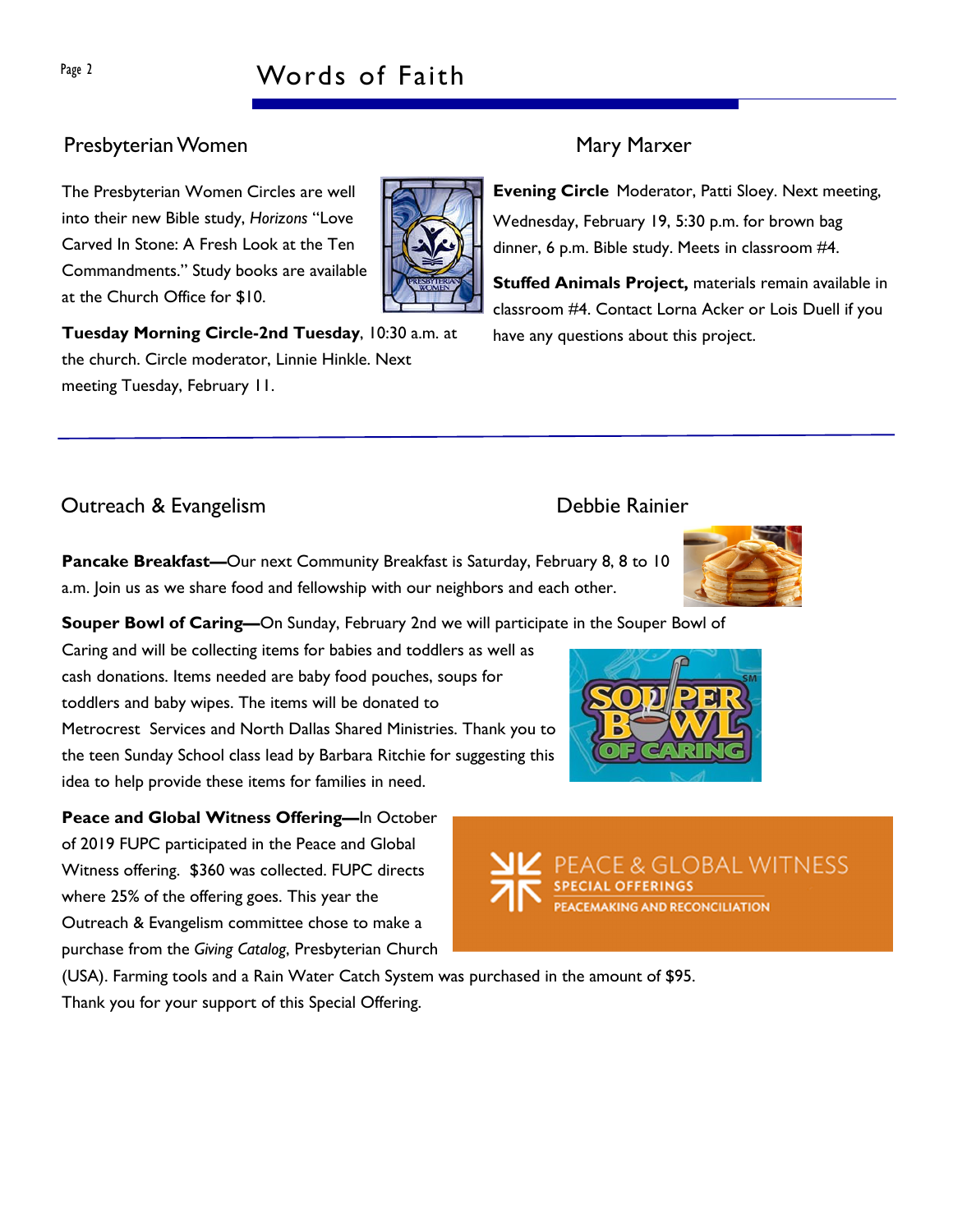#### Happy Birthday!

#### February 3

- Angela Penfold February 5 Lorna Acker February 8
- Jack Walden

### February 15

- Chuck Acker Dick Smith
- February 16
- **※ Kurt Booth**
- February 28
- Hubert Laney
- John Marxer
	- Jacob West





#### Rehab/At Home:

- Margaret Jones
- Anne Mobley
- Wanda Mosher
- **Freddie Simmons**

#### Prayers for:

- ♥ Dale Durcholz
- Kathie Heffler
- ♥ Elizabeth Hendricks
- Roger Jones
- ♥ Sugie Maxfield
- ♥ Betty Runkel
- Barbara Stein
- Dennis Van Deventer

# Next newsletter is March 2020. Deadline for articles, Friday, February 14. Contact church office or Brenda Swindle via

email to submit articles.

#### Ash Wednesday & Lent 2020!

Ash Wednesday is February 26. There will be worship at 7 p.m. with the imposition of ashes. Also, Pastor Ken will be doing a Lenten Study during the Sunday School Hour at 9:30 weekly. It will begin Sunday, March 1 and go through Sunday, April 5. Stay tuned for more details.